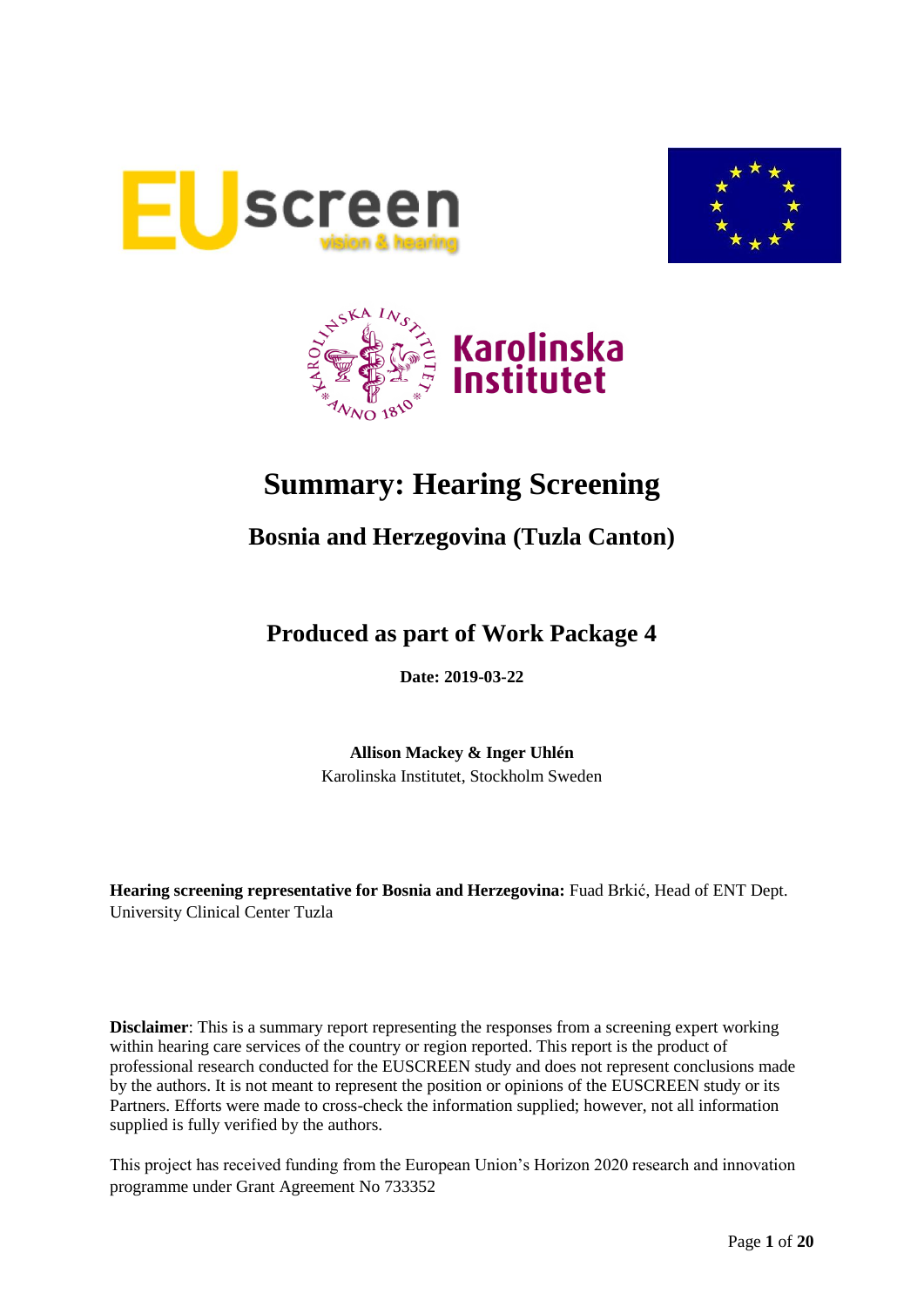## **Table of Contents**

| 1. |      |  |  |  |
|----|------|--|--|--|
| 2. |      |  |  |  |
| 3. |      |  |  |  |
|    | 3.1. |  |  |  |
|    | 3.2. |  |  |  |
|    | 3.3. |  |  |  |
| 4. |      |  |  |  |
| 5. |      |  |  |  |
|    | 5.1. |  |  |  |
|    | 5.2. |  |  |  |
|    | 5.3. |  |  |  |
|    | 5.4. |  |  |  |
| 6. |      |  |  |  |
|    | 6.1. |  |  |  |
|    | 6.2. |  |  |  |
|    | 6.3. |  |  |  |
| 7. |      |  |  |  |
|    | 7.1. |  |  |  |
|    | 7.2. |  |  |  |
|    | 7.3. |  |  |  |
| 8. |      |  |  |  |
|    | 8.1. |  |  |  |
|    | 8.2. |  |  |  |
|    | 8.3. |  |  |  |
|    | 8.4. |  |  |  |
|    | 8.5. |  |  |  |
|    | 8.6. |  |  |  |
| 9. |      |  |  |  |
|    | 9.1. |  |  |  |
|    | 9.2. |  |  |  |
|    | 9.3. |  |  |  |
|    | 9.4. |  |  |  |
|    | 9.5. |  |  |  |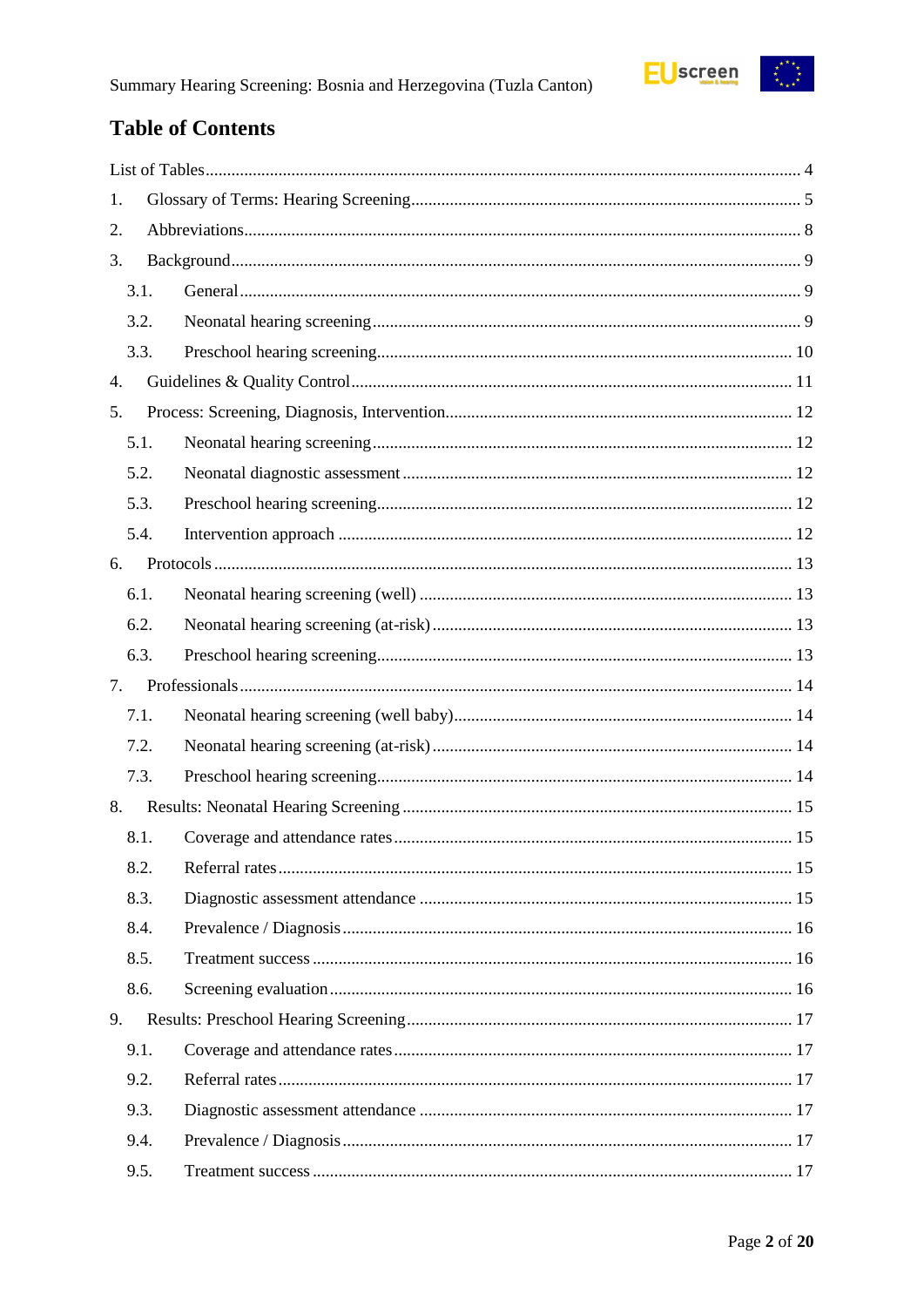

## Summary Hearing Screening: Bosnia and Herzegovina (Tuzla Canton)

| 9.6.  |  |
|-------|--|
| 10.   |  |
| 10.1. |  |
| 10.2. |  |
| 10.3. |  |
| 10.4. |  |
| 10.5. |  |
| 10.6. |  |
| 11.   |  |
| 11.1. |  |
| 11.2. |  |
| 11.3. |  |
| 12.   |  |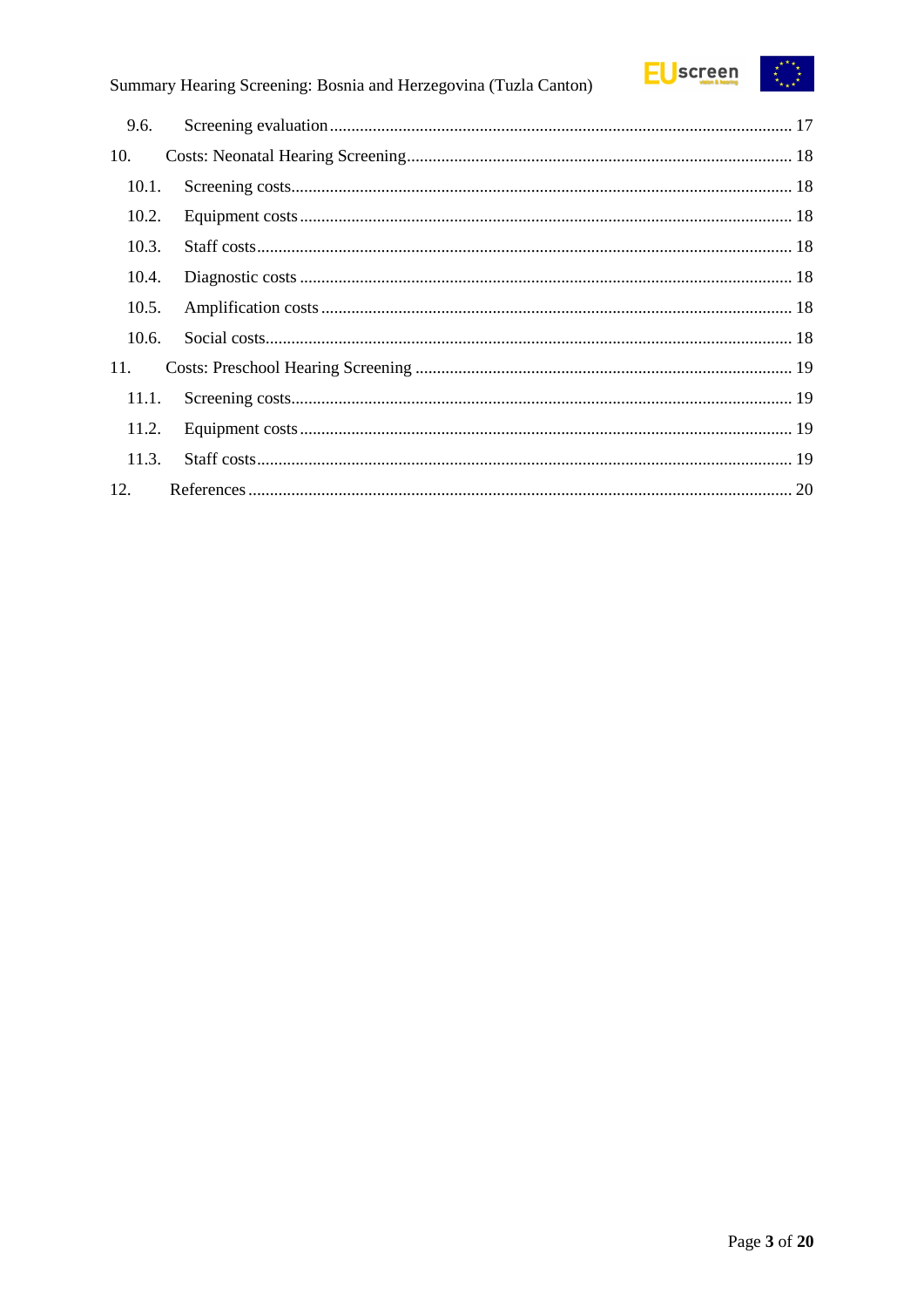

## <span id="page-3-0"></span>**List of Tables**

| Table 3: Pass rates for neonatal hearing screening in Tuzla Canton (Brkić, 2018; Pirić, 2018) 15 |  |
|--------------------------------------------------------------------------------------------------|--|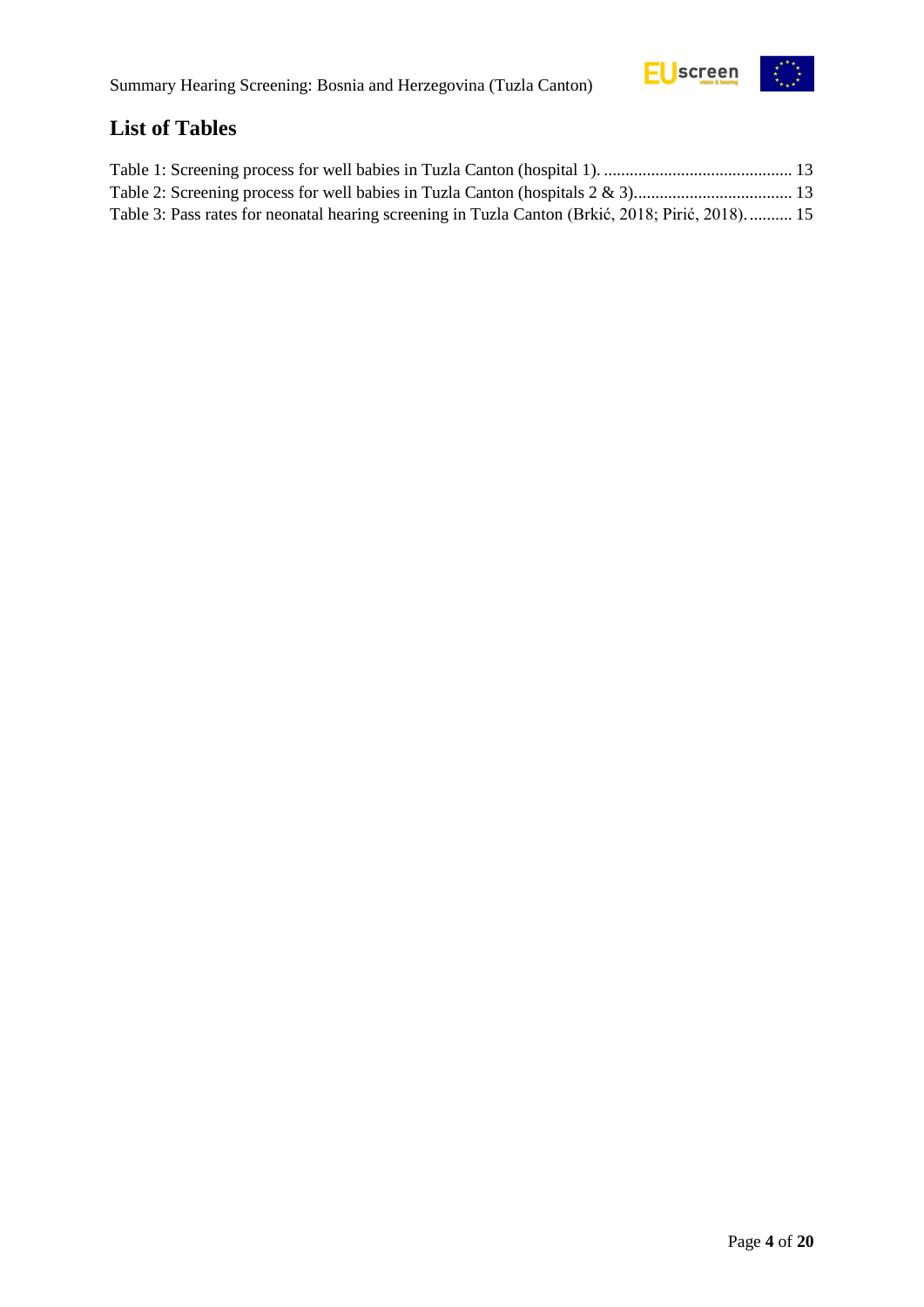## <span id="page-4-0"></span>**1. Glossary of Terms: Hearing Screening**

| <b>Abnormal test result</b>                     | A test result where a normal "pass" response could not be detected under<br>good conditions. The result on screening equipment may indicate "no<br>response," "fail," or "refer."                                                                                                                                                                                                                                                                                                                                                                                                                                                                                                                                                                                |  |  |
|-------------------------------------------------|------------------------------------------------------------------------------------------------------------------------------------------------------------------------------------------------------------------------------------------------------------------------------------------------------------------------------------------------------------------------------------------------------------------------------------------------------------------------------------------------------------------------------------------------------------------------------------------------------------------------------------------------------------------------------------------------------------------------------------------------------------------|--|--|
| <b>Attendance rate</b>                          | The proportion of all those invited for screening that are tested and receive<br>a result,<br>Invited for screening includes all those that are offered the<br>screening test.<br>Tested and receive a result could be a "pass" or "fail".<br>Attendance rate provides information on the willingness of families to<br>participate in screening.                                                                                                                                                                                                                                                                                                                                                                                                                |  |  |
| <b>Attendance rate in</b><br>first year of life | See definition of Attendance rate.<br>The calculation cut-off is after one year of life.                                                                                                                                                                                                                                                                                                                                                                                                                                                                                                                                                                                                                                                                         |  |  |
| <b>Compliance with</b>                          | The percentage of those who are referred from screening to a diagnostic<br>assessment that actually attend the first diagnostic assessment.                                                                                                                                                                                                                                                                                                                                                                                                                                                                                                                                                                                                                      |  |  |
| referral (percentage)                           | Percentage of compliance provides information on the willingness of<br>families to attend the diagnostic assessment after referral from screening.                                                                                                                                                                                                                                                                                                                                                                                                                                                                                                                                                                                                               |  |  |
| <b>Coverage</b>                                 | The proportion of those eligible for screening that are tested and receive a<br>result within a specific time.<br>Eligible for screening includes those within the population that are<br>covered under the screening or health care program.<br>Tested and receive a result could be a "pass" or "refer to<br>diagnostic assessment".<br>Specific time can be defined, such as 1 month after birth, 3 months<br>after birth, etc.<br>Coverage provides information on the overall effectiveness and timeliness<br>of a complete screening programme.<br>Factors such as being offered screening, willingness to participate, missed<br>screening, ability to complete the screen, and ability to document the<br>screening results will influence the coverage. |  |  |
| Coverage in first<br>year of life               | See definition of Coverage.<br>The specific time is pre-defined as within the first year of life.<br>In other words, the coverage is the proportion of those eligible for<br>screening that complete the screening sequence to a final result within the<br>first year of life.                                                                                                                                                                                                                                                                                                                                                                                                                                                                                  |  |  |
| <b>False negatives</b>                          | The percentage of infants/children with a hearing loss (defined by the<br>target condition) that receive a result of "pass" during screening.                                                                                                                                                                                                                                                                                                                                                                                                                                                                                                                                                                                                                    |  |  |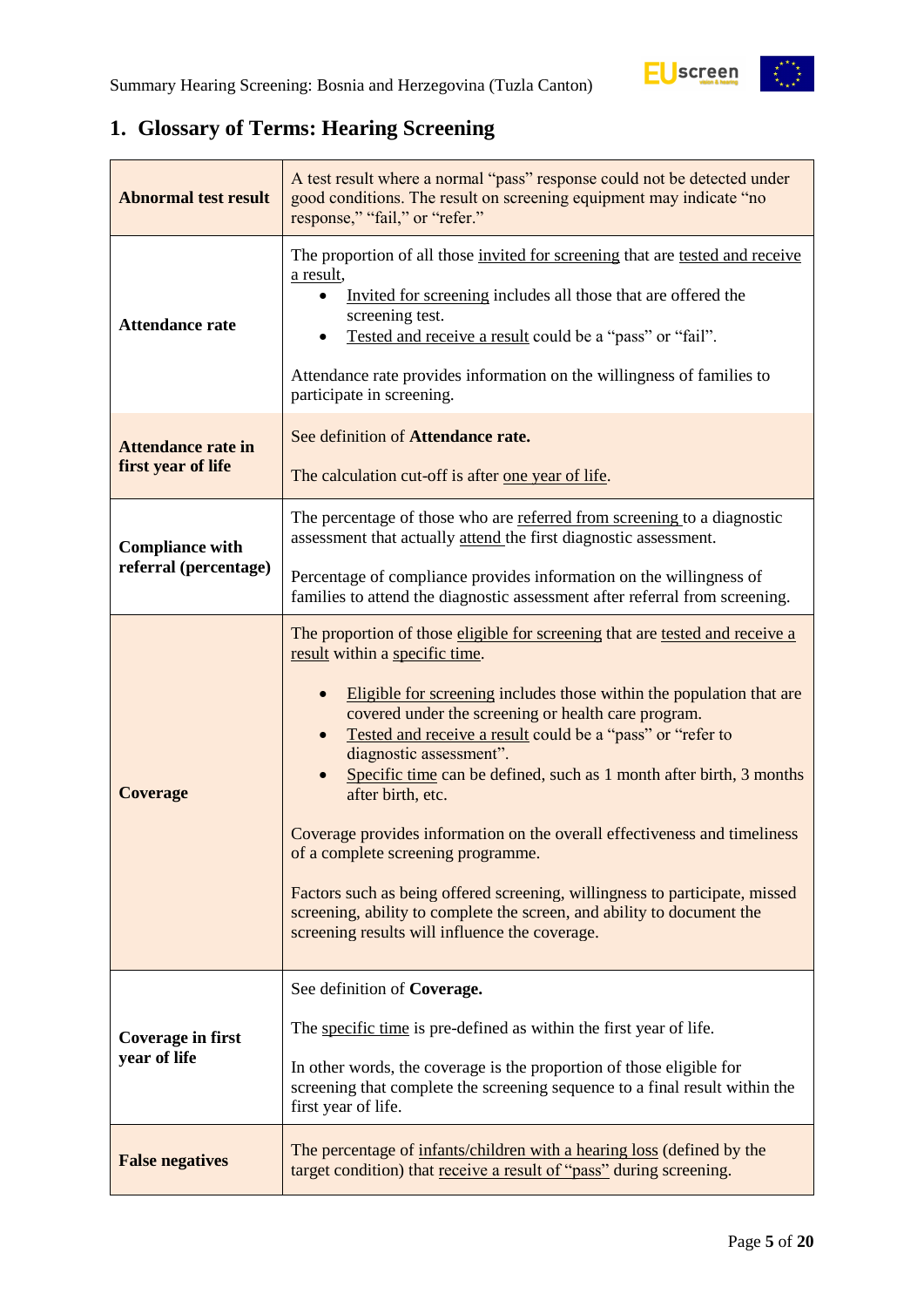

|                                             | Example: If 100 infants with hearing loss are screened, and 1 infant passes<br>the screening, the percentage of false negatives is 1%.                                                                 |
|---------------------------------------------|--------------------------------------------------------------------------------------------------------------------------------------------------------------------------------------------------------|
|                                             | The percentage of infants/children with normal hearing that receive a<br>result of "fail" from the final screening test.                                                                               |
| <b>False positives</b>                      | Example: If 100 infants with normal hearing are screened, and 3 infants<br>fail the screening and are referred for diagnostic assessment, the<br>percentage of false positives is 3%.                  |
| <b>Guidelines</b>                           | Recommendations or instructions provided by an authoritative body on the<br>practice of screening in the country or region.                                                                            |
| <b>Hearing screening</b><br>professional    | A person qualified to perform hearing screening, according to the practice<br>in your country or region.                                                                                               |
| <b>Inconclusive test</b><br>result          | A test result where a normal "pass" response could not be detected due to<br>poor test conditions.                                                                                                     |
| <b>Invited for screening</b>                | Offered screening.                                                                                                                                                                                     |
| <b>Outcome of hearing</b><br>screening      | An indication of the effectiveness or performance of screening, such as a<br>measurement of coverage rate, referral rate, number of infants detected,<br>etc.                                          |
| <b>Permanent hearing</b>                    | A hearing impairment that is <i>not</i> due to a temporary or transient condition<br>such as middle ear fluid.                                                                                         |
| loss                                        | Permanent hearing loss can be either sensorineural or permanent<br>conductive.                                                                                                                         |
| <b>Positive predictive</b>                  | The percentage of infants/children referred from screening who have a<br>confirmed hearing loss, as described by your protocol or guideline and<br>indicated in the Target Condition (see definition). |
| value                                       | For example, if 100 babies are referred from screening for diagnostic<br>assessment and 90 have normal hearing while 10 have a confirmed hearing<br>loss, the positive predictive value would be 10%.  |
| <b>Preschool or</b><br>(pre)school children | All children between 3-6 years of age.                                                                                                                                                                 |
| <b>Preschool or</b>                         | Screening that takes place during the time children are between 3-6 years<br>of age.                                                                                                                   |
| (pre)school screening                       | This refers to <i>any</i> hearing screening during this age. The location of the<br>screening is irrelevant to the definition.                                                                         |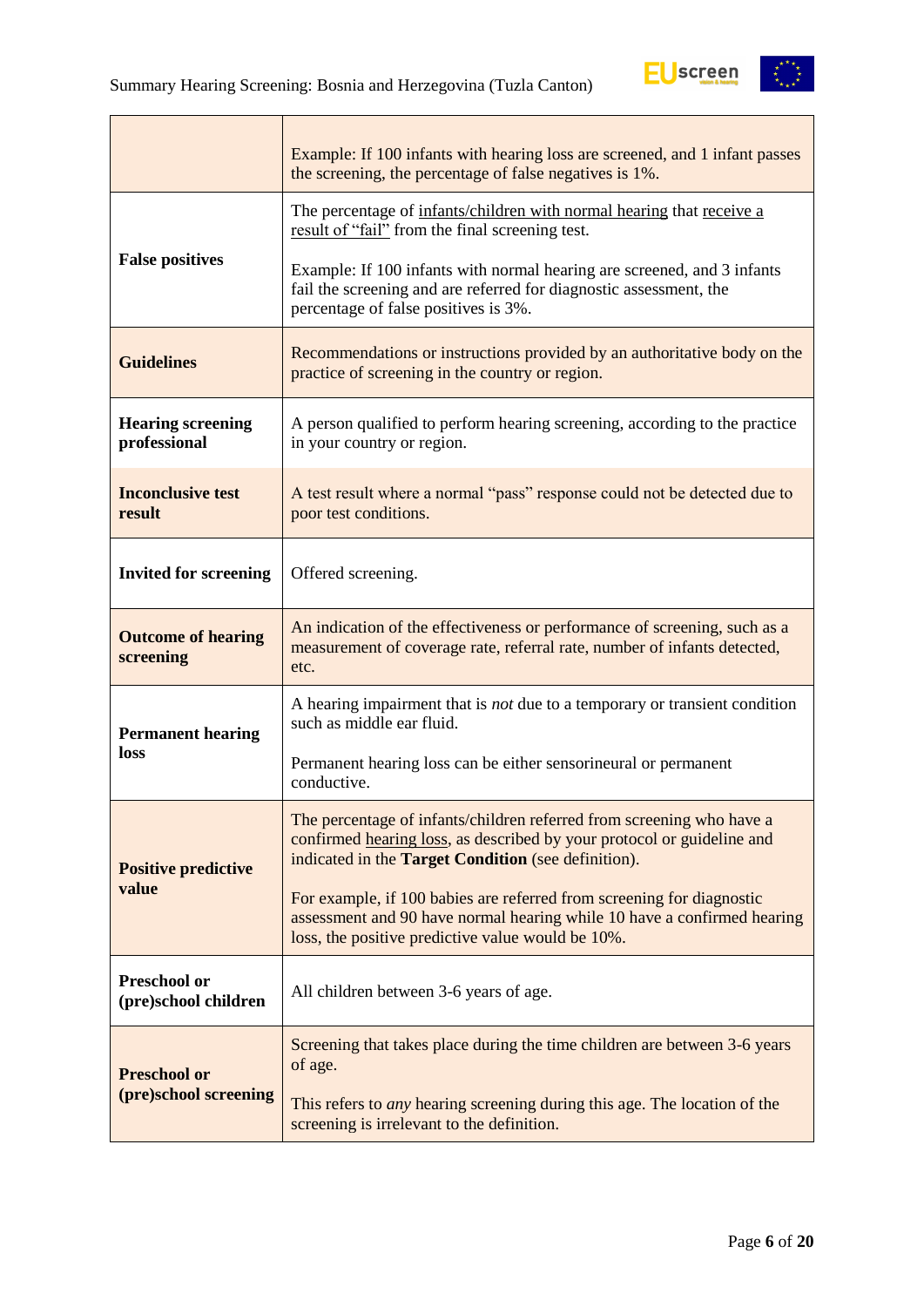

| <b>Prevalence</b>           | The number or percentage of individuals with a specific disease or<br>condition. Prevalence can either be expressed as a percentage, proportion,<br>or as the value per 1000 individuals within the same demographic.                                                                                                                                                                                                          |  |  |
|-----------------------------|--------------------------------------------------------------------------------------------------------------------------------------------------------------------------------------------------------------------------------------------------------------------------------------------------------------------------------------------------------------------------------------------------------------------------------|--|--|
| <b>Programme</b>            | An organized system for screening, which could be based nationally,<br>regionally or locally.                                                                                                                                                                                                                                                                                                                                  |  |  |
| <b>Protocol</b>             | Documented procedure or sequence for screening, which could include<br>which tests are performed, when tests are performed, procedures for<br>passing and referring, and so forth.                                                                                                                                                                                                                                             |  |  |
| <b>Quality assurance</b>    | A method for checking and ensuring that screening is functioning<br>adequately and meeting set goals and benchmarks.                                                                                                                                                                                                                                                                                                           |  |  |
| Referral criteria           | A pre-determined cut-off boundary for when an infant/child should be re-<br>tested or seen for a diagnostic assessment.                                                                                                                                                                                                                                                                                                        |  |  |
|                             | For example, referral criteria may be "no response" at 35 dB nHL.                                                                                                                                                                                                                                                                                                                                                              |  |  |
| <b>Risk babies / Babies</b> | All infants that are considered to be at-risk or have risk-factors for hearing<br>loss according to the screening programme.                                                                                                                                                                                                                                                                                                   |  |  |
| at-risk                     | Two common risk factors are admission to the neonatal-intensive care unit<br>(NICU) or born prematurely. However, other risk factors for hearing loss<br>may also be indicated in the screening programme.                                                                                                                                                                                                                     |  |  |
|                             | The percentage of infants/children with hearing loss that are identified via<br>the screening program.                                                                                                                                                                                                                                                                                                                         |  |  |
| <b>Sensitivity</b>          | For example, if 100 babies with hearing loss are tested, and 98 of these<br>babies are referred for diagnostic assessment while 2 pass the screening,<br>the sensitivity is 98%.                                                                                                                                                                                                                                               |  |  |
|                             | The percentage of infants/children with normal hearing that pass the<br>screening.                                                                                                                                                                                                                                                                                                                                             |  |  |
| <b>Specificity</b>          | For example, if 100 babies with normal hearing are tested, and 10 of these<br>babies are referred for diagnostic assessment and 90 pass the screening, the<br>specificity is 90%.                                                                                                                                                                                                                                              |  |  |
| <b>Target condition</b>     | The hearing loss condition you are aiming to detect via your screening<br>programme. This includes:<br>The laterality of the condition, whether the program aims to detect<br>both unilateral and bilateral hearing loss or just bilateral hearing<br>loss.<br>The severity of the condition, whether the program aims to detect<br>$\bullet$<br>hearing $loss \ge 30$ dB HL, $\ge 35$ dB HL, $\ge 40$ dB HL or $\ge 45$ dB HL |  |  |
| <b>Well, healthy babies</b> | Infants who are <i>not</i> admitted into the NICU or born prematurely.<br>Well, healthy babies may or may not have additional risk factors for<br>hearing loss, according to the procedures indicated in the specific<br>screening programme.                                                                                                                                                                                  |  |  |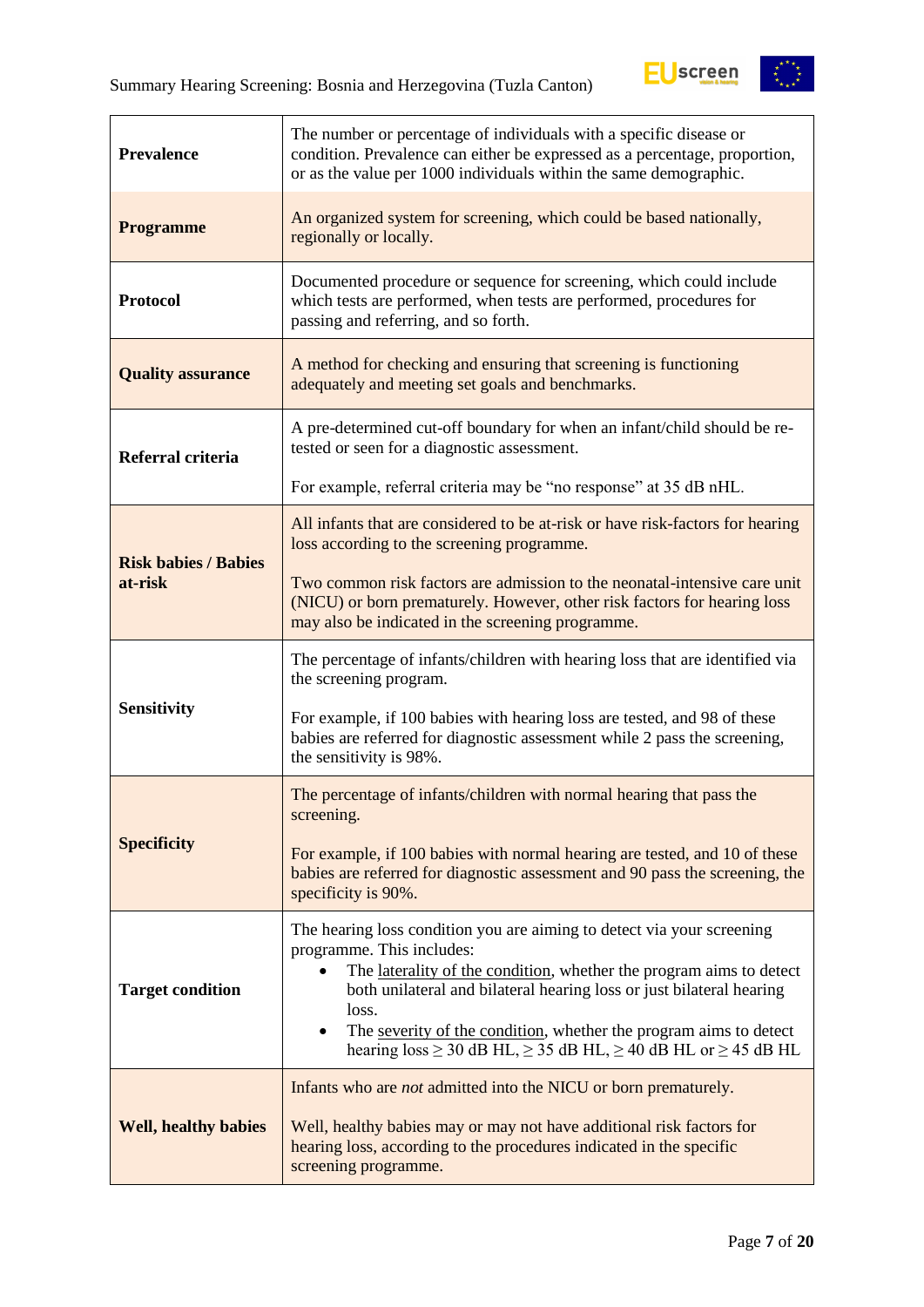

### <span id="page-7-0"></span>**2. Abbreviations**

- ABR auditory brainstem response
- aABR automatic auditory brainstem response
- ANSD auditory neuropathy spectrum disorder
- ASSR auditory steady-state response
- CI cochlear implant
- CMV cytomegalovirus
- dB HL decibel hearing level
- dB nHL decibel normalized hearing level
- dB SNR decibel signal-to-noise ratio
- DPOAE distortion product otoacoustic emissions
- HA hearing aid
- NICU neonatal intensive care unit
- OAE otoacoustic emissions
- TEOAE transient-evoked otoacoustic emissions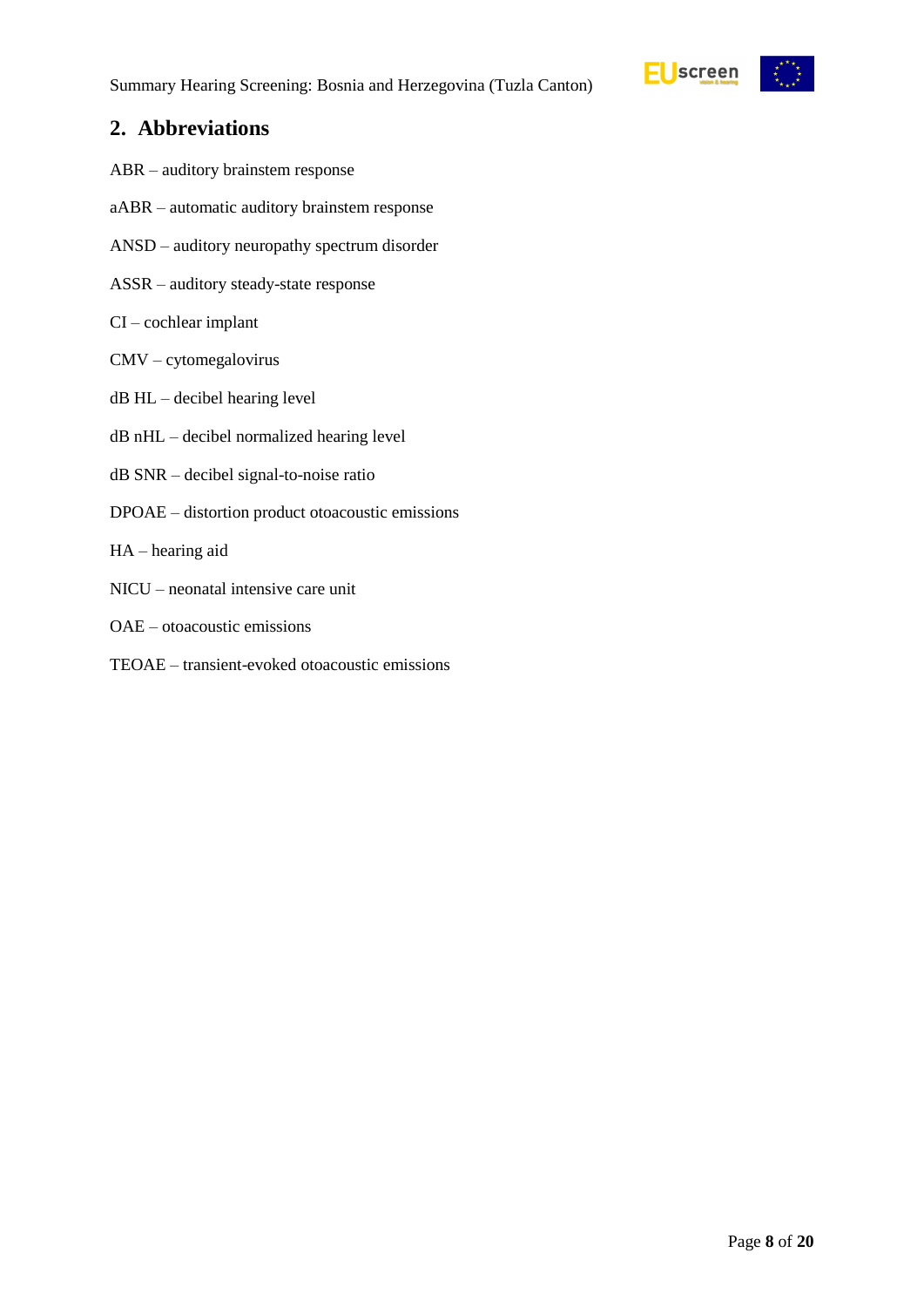

## <span id="page-8-0"></span>**3. Background**

In Bosnia and Herzegovina, hearing screening is organized and implemented regionally.

The following report contains information with regards to hearing screening in the Tuzla Canton of Bosnia.

#### <span id="page-8-1"></span>**3.1. General**

Bosnia and Herzegovina comprises two autonomous regions: The Federation of Bosnia and Herzegovina and the Republika Srpska (Serb Republic), plus a third region, the Brčko District. The Federation of Bosnia and Herzegovina is made up of 10 cantons, or member states, each with its own Ministry of Health, Law of Health and maternity wards. Tuzla Canton is the most populous of the 10 cantons in the country with 10 maternity wards.

Tuzla Canton has a total area of 2 664 km<sup>2</sup> (Vlada Tuzlanskog kantona, 2018) and a population of 477 278 as of the 2013 census (Agency for Statistics of Bosnia and Herzegovina, 2013) In Tuzla Canton, each birth is registered. In 2016, the number of live births was 30 183 in all of Bosnia and Herzegovina and 3727 in Tuzla Canton (Agency for Statistics of Bosnia and Herzegovina, 2018).

The World Bank income classification categorizes Bosnia and Herzegovina as an upper-middle income country. It was classified as a lower-middle-income country prior to 2010 (The World Bank, 2018). The gross domestic product (GDP) is  $\epsilon$ 4 571 per capita as of 2017 (Agency for Statistics of Bosnia and Herzegovina, 2018).

From the World Health Organization (WHO) Global Health Expenditure Database, health expenditure in Bosnia and Herzegovina in 2015 was 431 USD or €378 per capita (World Health Organization, 2018).

Data acquired from the 2016 United Nations Demographic Yearbook indicate an infant mortality rate of 4.8 per 1000 for the country of Bosnia and Herzegovina in 2014 (United Nations Statistics Division, 2016).

#### <span id="page-8-2"></span>**3.2. Neonatal hearing screening**

Only some cantons in Bosnia and Herzegovina have implemented neonatal hearing screening, such as Tuzla canton, Sarajevo, and Livno. Universal hearing screening is not carried out across the entire country.

In Tuzla Canton, neonatal hearing screening is conducted universally, with all babies in the region having access to hearing screening, though screening is not obligatory for parents. The hearing screening programme for at-risk babies was first implemented in 2001, and for well, healthy babies it was implemented in 2009. As indicated, it is not yet implemented across the entire country. Neonatal hearing screening is not embedded in the Preventive Child Health Care screening system. Screening is funded through health insurance and through the municipalities.

Across Tuzla Canton, there are differences in the location and timing of screening. Specifically, out of the three hospitals in Tuzla Canton, one hospital (General Hospital Gračanica) performs OAE screening in the maternity ward. In the two other hospitals, screening is not performed in the maternity ward, but parents are instead invited to hearing screening at the Audiology department.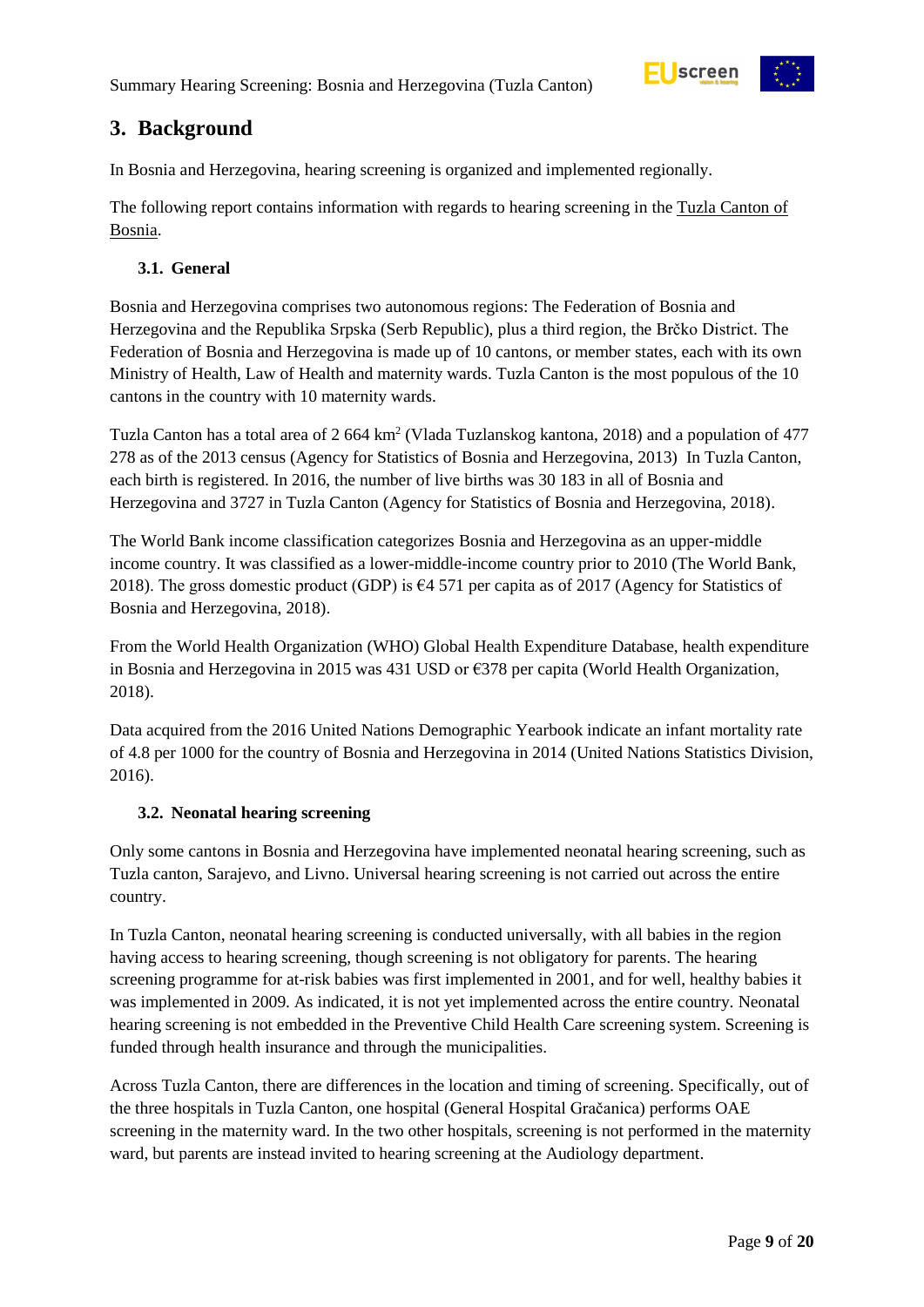

#### <span id="page-9-0"></span>**3.3. Preschool hearing screening**

In Tuzla Canton, preschool hearing screening is not performed.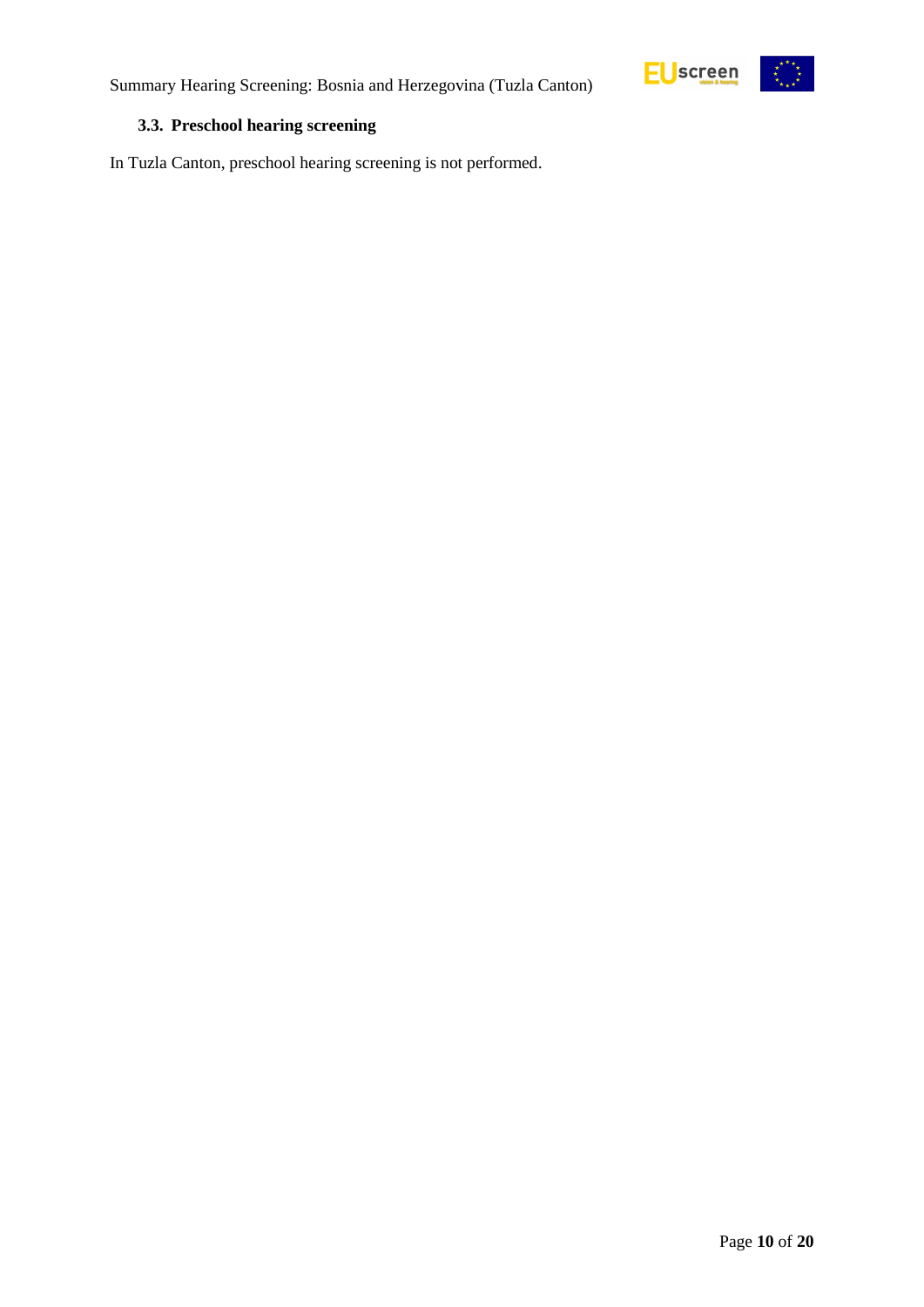

## <span id="page-10-0"></span>**4. Guidelines & Quality Control**

Guidelines and a protocol for hearing screening do not exist in Tuzla Canton. There are no official protocols or guidelines. The Joint Committee of Infant Hearing (2007) document is used as guidance.

The content of hearing screening programme was decided on by ENT specialists. The content of the programme has not changed since hearing screening implementation; however, changes have been made due to device failure. Specifically, in 2009, all hospitals performed neonatal hearing screening in the maternity ward. However, in two of three hospitals, device failure has caused the location of screening to move from the maternity ward to the Audiology department in Tuzla. Since then, parents are provided written information about neonatal hearing screening in the delivery ward, inviting them to the Audiology department to have their newborn's hearing screened free of charge.

Quality assurance of hearing screening programmes is not imposed by the government, nor is it performed in Tuzla Canton; however, data on the number of newborns screened are collected, sent monthly to the Audiology department in the ENT clinic at the University Clinical Center Tuzla. Data are also available from the Audiology department, as newborns born in two of three hospitals are screened directly in the Audiology department.

Reports are available for screening Tuzla Canton, including data collected from April 2009 to December 2010 and from December 2010 to March 2017. From these data, studies have been performed on neonatal hearing screening and its effectiveness in Tuzla Canton. Studies have also been performed on hearing screening in other parts of Bosnia and Herzegovina (Pirić, 2018; Sarajlić, 2013; Hrncic, 2018; Vranjes, et al., 2012).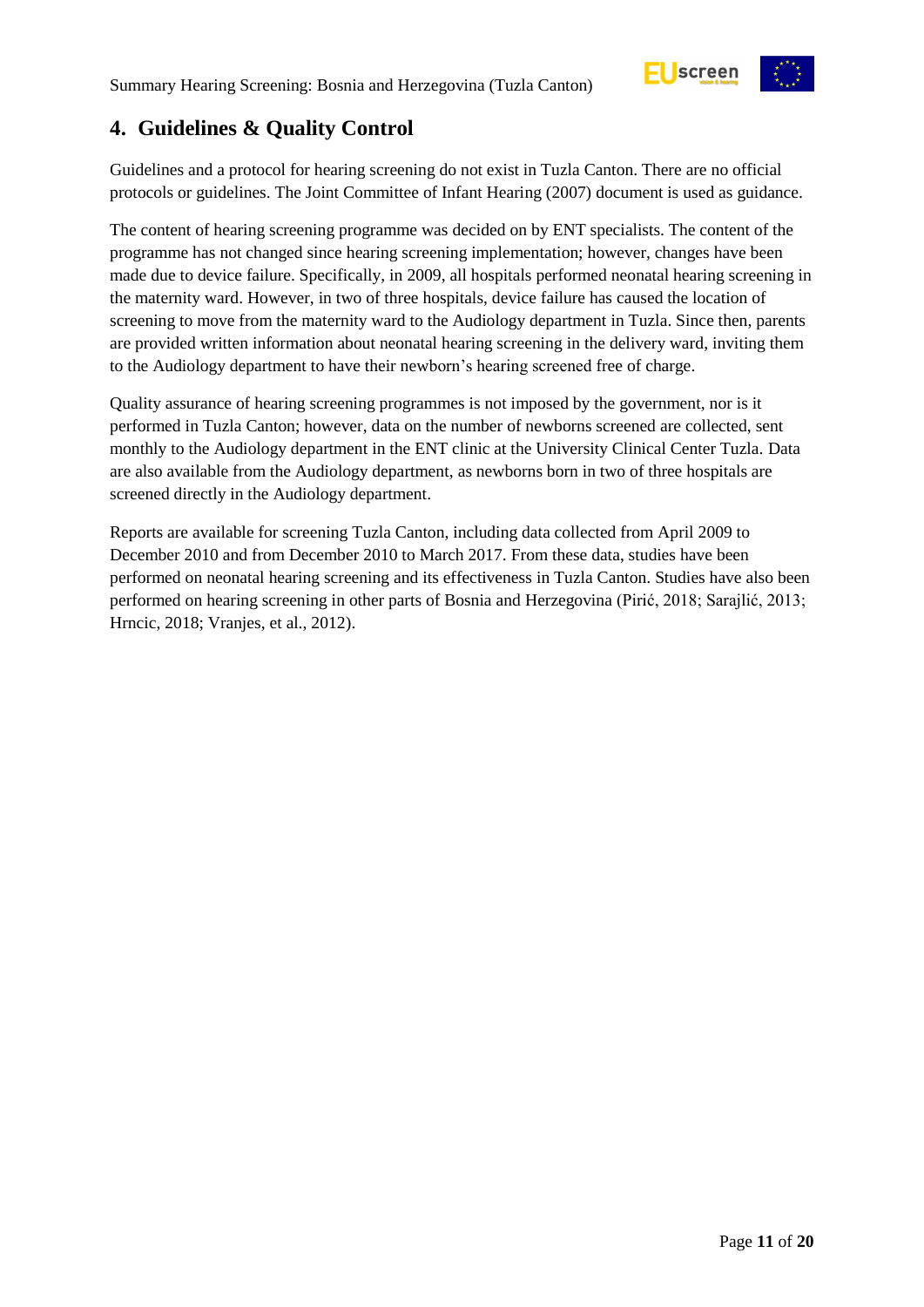

## <span id="page-11-0"></span>**5. Process: Screening, Diagnosis, Intervention**

#### <span id="page-11-1"></span>**5.1. Neonatal hearing screening**

Well-babies and at-risk babies are mostly screened in the Audiology department in Tuzla. Infants born in one hospital in Tuzla Canton are screened in the maternity hospital, where the maximum length of stay is estimated to be 2 days. It is roughly estimated that 1-2% of births take place at home. Families of well infants are typically invited to participate in neonatal screening via a letter. Families of at-risk infants are invited to participate directly in person in the hospital

Neonatal hearing screening for well babies should be completed before 6 months of age, and by 6-12 months of age for at-risk infants.

The target condition for screening well babies is a bilateral or unilateral hearing loss of greater than 30 dB HL, and the target condition for screening at-risk babies is a bilateral or unilateral hearing loss of greater than 25 dB HL.

In Tuzla Canton, at-risk infants are defined based on the list created by the Joint Committee on Infant Hearing (2007); however, there is no difference in protocol between well and at-risk infant. Data are unavailable regarding how many infants meet the listed risk-factor criteria (Joint Committee on Infant Hearing, 2007).

The prevalence of CMV infections and meningitis among neonates is not known.

#### <span id="page-11-2"></span>**5.2. Neonatal diagnostic assessment**

The diagnostic assessment test performed after neonatal hearing screening referral is a clinical ABR. Well infants should have their diagnostic assessment completed by 6 months of age, and at-risk infants should have their diagnostic assessment completed by 80 weeks, corrected.

#### <span id="page-11-3"></span>**5.3. Preschool hearing screening**

Not applicable.

#### <span id="page-11-4"></span>**5.4. Intervention approach**

In Tuzla Canton, treatment options available include grommets, hearing aids, and cochlear implants. Infants are fitted with hearing aids or cochlear implants from 6-12 months of age or older.

The hearing aid fitting criteria in Tuzla Canton is a hearing loss > 40% according to the Fowler-Sabine scale (a frequency-weighting algorithm to estimate hearing handicap).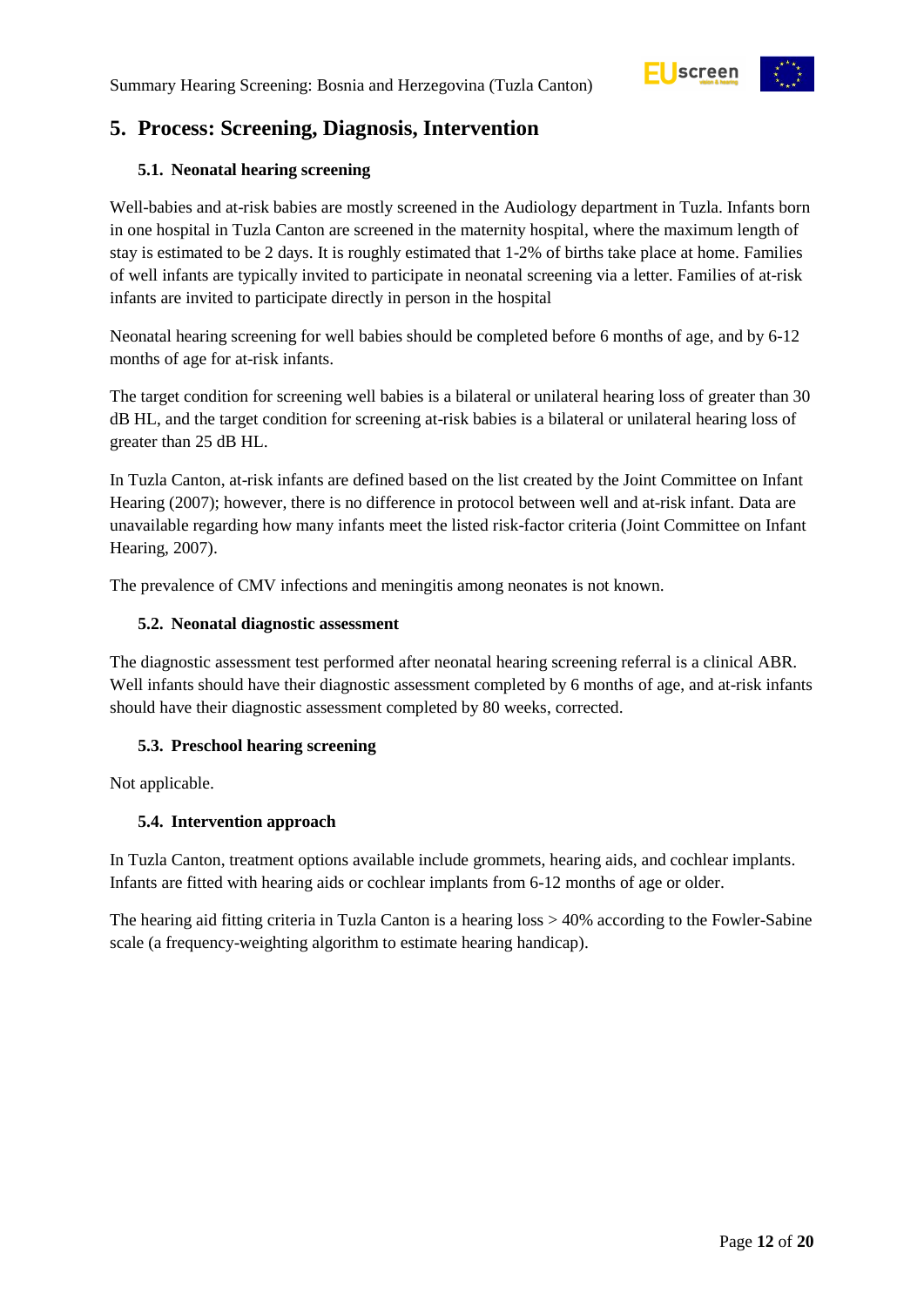

## <span id="page-12-0"></span>**6. Protocols**

Hearing screening protocols are described for neonatal hearing screening (well and at-risk) as well as for preschool hearing screening when applicable.

- The Test performed is the screening technique used
- The Age of the child is indicated in hours, days, months or years
- Referral criteria may be the lack of an OAE response at specified frequencies, a responsewaveform repeatability constant, the absence of an aABR response at a specified intensity, or an absent behavioural response at a specified intensity. Referral criteria may be defined within a protocol or limited based on the device used.
- The Device is the screening device used.
- Unilateral Referrals indicates whether children are referred if only one ear fails screening.
- The Location is where the screening takes place

#### <span id="page-12-1"></span>**6.1. Neonatal hearing screening (well)**

There are two to three steps to the newborn hearing screening protocol for well babies in Tuzla Canton. Tables 1 and 2 describe the different protocols used in Tuzla Canton. In one hospital, initial OAE screening is performed in the maternity ward. A possible third step is sometimes performed at the age of 4 months. In the other two hospitals, screening devices are not available in the maternity wards. Instead, parents are invited for screening at the Audiology unit. For these infants, screening takes place around the age of 2 months. For infants that fail the first OAE, a rescreening occurs 1 to 2 months later.

|                  |               |                   |               | Unilateral |                 |
|------------------|---------------|-------------------|---------------|------------|-----------------|
| <b>Test</b>      | Age           | Referral Criteria | <b>Device</b> | Referrals? | Location        |
| OAE1             | $24-72$ hours | Not indicated     | Not indicated | Yes        | Maternity ward  |
| OAE <sub>2</sub> | 1-2 months    | Not indicated     | Not indicated | Yes        | Audiology dept. |
| $OAF3*$          | 4 months      | Not indicated     | Not indicated | Yes        | Audiology dept. |

<span id="page-12-4"></span>**Table 1:** Screening process for well babies in Tuzla Canton (hospital 1).

<span id="page-12-5"></span>\*Infants are *sometimes* invited back for a third OAE at 4 months of age before being referred for a clinical ABR.

**Table 2:** Screening process for well babies in Tuzla Canton (hospitals 2 & 3).

|                  |            |                   |               | <b>Unilateral</b> |                 |
|------------------|------------|-------------------|---------------|-------------------|-----------------|
| Test             | Age        | Referral Criteria | <b>Device</b> | Referrals?        | Location        |
| OAE1             | 2 months   | Not indicated     | Not indicated | Yes               | Audiology dept  |
| OAE <sub>2</sub> | 3-4 months | Not indicated     | Not indicated | Yes               | Audiology dept. |

#### <span id="page-12-2"></span>**6.2. Neonatal hearing screening (at-risk)**

The sequence for screening infants at-risk is identical to the protocol for well, healthy infants. The only exception is that testing occurs when the health condition of the infant allows.

#### <span id="page-12-3"></span>**6.3. Preschool hearing screening**

Not applicable.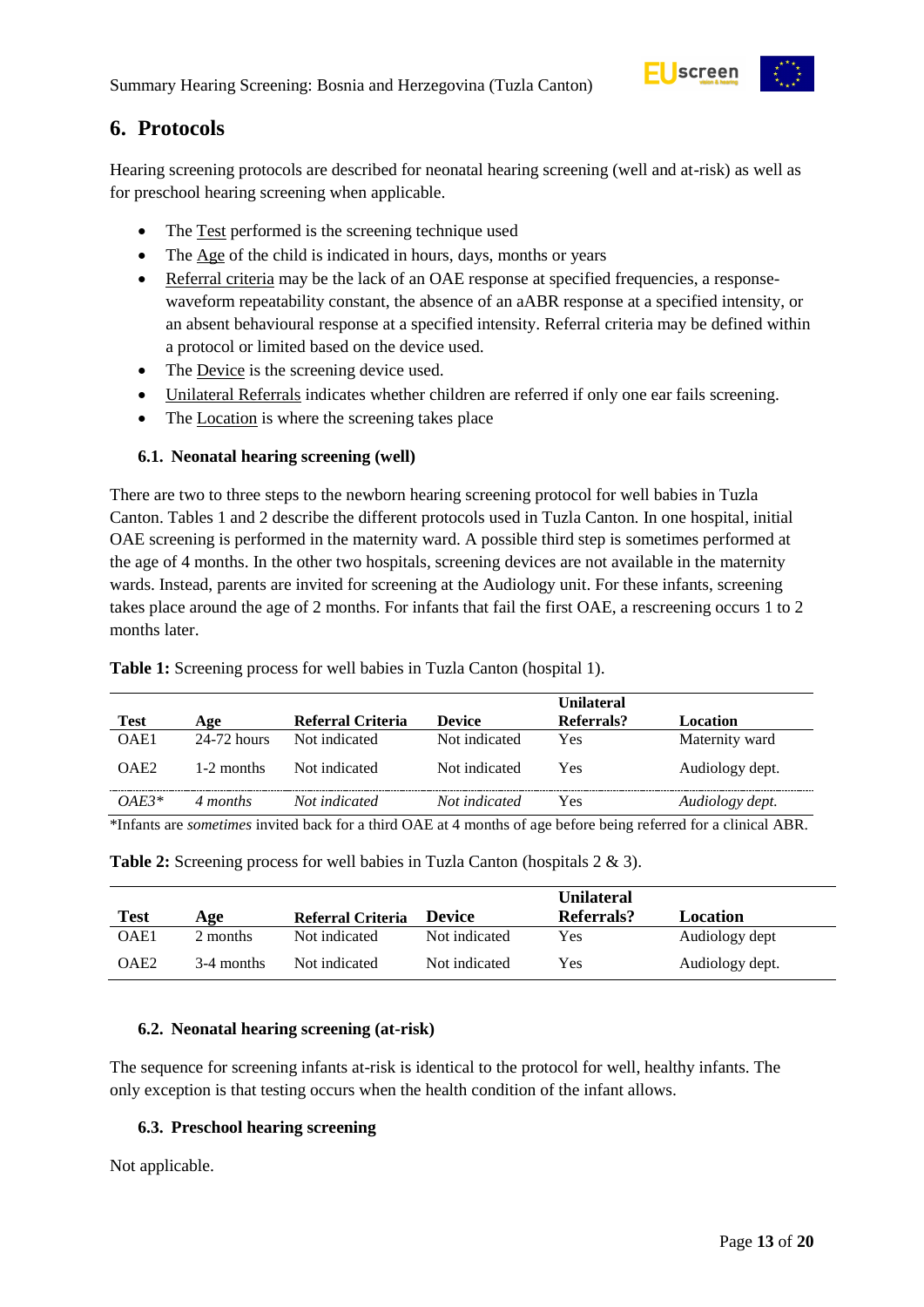

### <span id="page-13-0"></span>**7. Professionals**

#### <span id="page-13-1"></span>**7.1. Neonatal hearing screening (well)**

Screening for well babies in the neonatal ward is performed by nurses. Screening at the Audiology department is performed by a hearing rehabilitator. There is no specific training for hearing screeners in Tuzla Canton.

#### <span id="page-13-2"></span>**7.2. Neonatal hearing screening (at-risk)**

Screening for at-risk infants is performed by nurses or a hearing rehabilitator, as described in section 7.1.

#### <span id="page-13-3"></span>**7.3. Preschool hearing screening**

Not applicable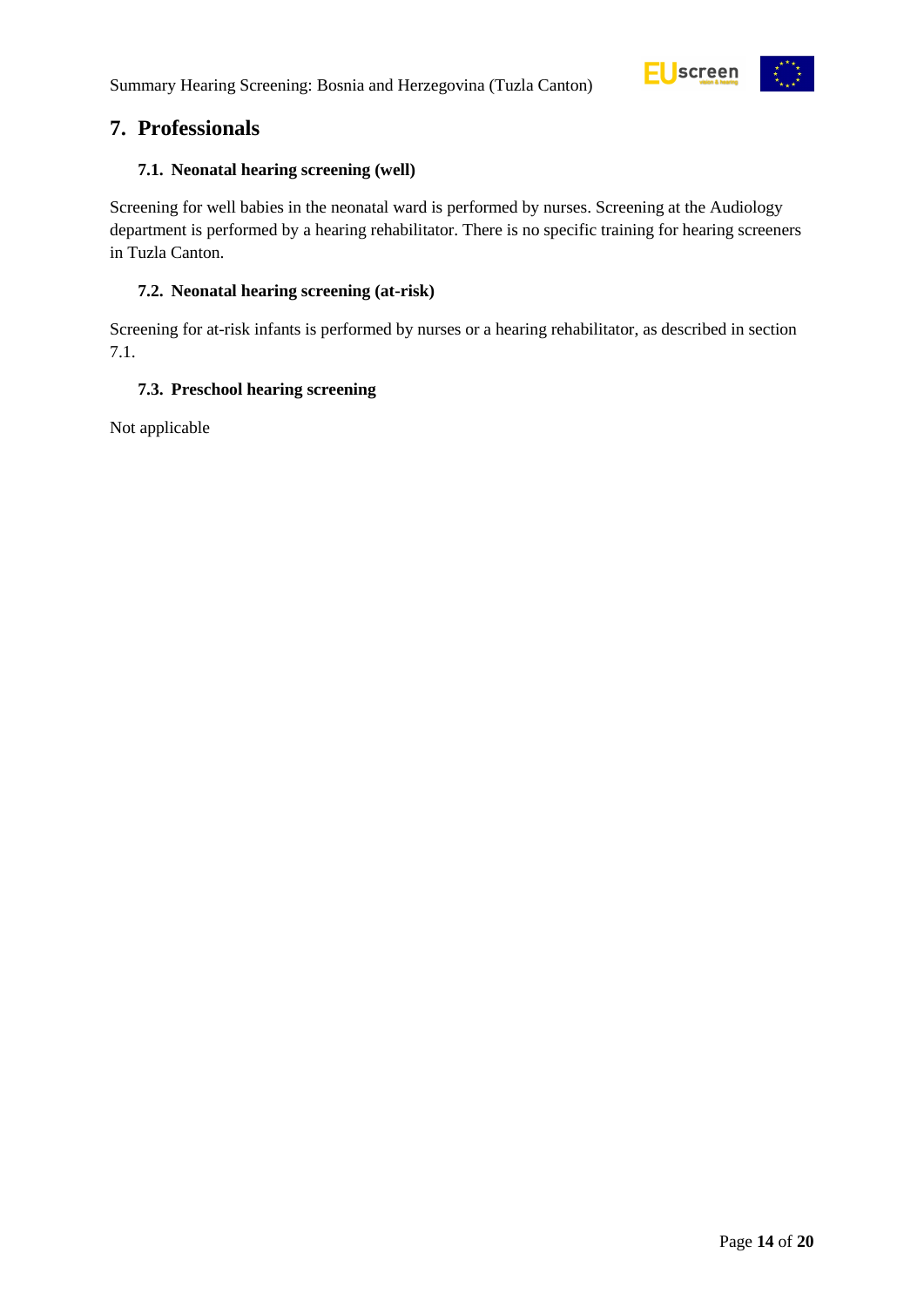

## <span id="page-14-0"></span>**8. Results: Neonatal Hearing Screening**

#### <span id="page-14-1"></span>**8.1. Coverage and attendance rates**

The data on coverage and attendance rate is difficult to calculate in Tuzla Canton due to the change in programme situation and variation in how infants are invited for neonatal hearing screening. Therefore, one figure does not reflect the entire duration of the programme since its implementation in April 2009.

During initial implementation of neonatal hearing screening in Tuzla Canton in 2009, all three hospitals were tasked with performing screening in the maternity wards. Data collected from April 2009 to December 2010 showed a coverage rate of 38.7%. From December 2010 to March 2017, infants born in two maternity wards are invited to participate in screening at the Audiology department. Infants attend screening at the Audiology department around 2 months of age. The coverage rate from infants born in these two hospitals is 78.6% (Brkić, 2018; Pirić, 2018).

Theoretically, all infants are invited for screening; however, the number of infants that may have missed being offered screening is not indicated, and therefore the attendance rate is not known, though likely very similar to the coverage rate.

Data provided on attendance rates varied across the data collection studies and area. In Tuzla Canton, out of the infants that are referred from OAE1, the attendance rate to OAE2 was 27.1%. This means that out of the infants referred from OAE1 72.9% of did not attend rescreening and were lost (Brkić, 2018; Pirić, 2018).

However, findings from outside of Tuzla Canton shows other results. Vranjes et al. (2012) from Banja Luka reported a higher attendance rate (74.5%) to the OAE2 screen after OAE1 referral. Furthermore, Hrncic (2018) from the Cantonal Hospital Zenica, which has 3 OAE screening tests, reported that a total of 10.3% of children were lost to follow-up after OAE1 and OAE2 combined.

#### <span id="page-14-2"></span>**8.2. Referral rates**

Referral rates for the neonatal screening are sourced from the Audiology department database at the University Clinical Center Tuzla (Brkić, 2018; Pirić, 2018). Referral rates for each step of OAE screening for well babies are indicated in Table 3 and represent the protocol indicated in Table 2.

<span id="page-14-4"></span>**Table 3**: Referral rates for each step of the neonatal hearing screening protocol (well babies) in Tuzla Canton (Brkić, 2018; Pirić, 2018).

| <b>Test</b>      | <b>Referral Rate</b> |  |
|------------------|----------------------|--|
| OAE1             | 9.46%                |  |
| OAE <sub>2</sub> | 13.8%                |  |

Referral rates assume 100% attendance. Rates reflect the number of infants referred out of the number of infants screened at each step.

In total, the referral rate for all babies after neonatal hearing screening is 0.35%; This figure, calculated from the total number of infants referred from step 2 out of all infants screened in the step 1, does not account for infants lost between the steps of the screening process (Brkić, 2018; Pirić, 2018).

#### <span id="page-14-3"></span>**8.3. Diagnostic assessment attendance**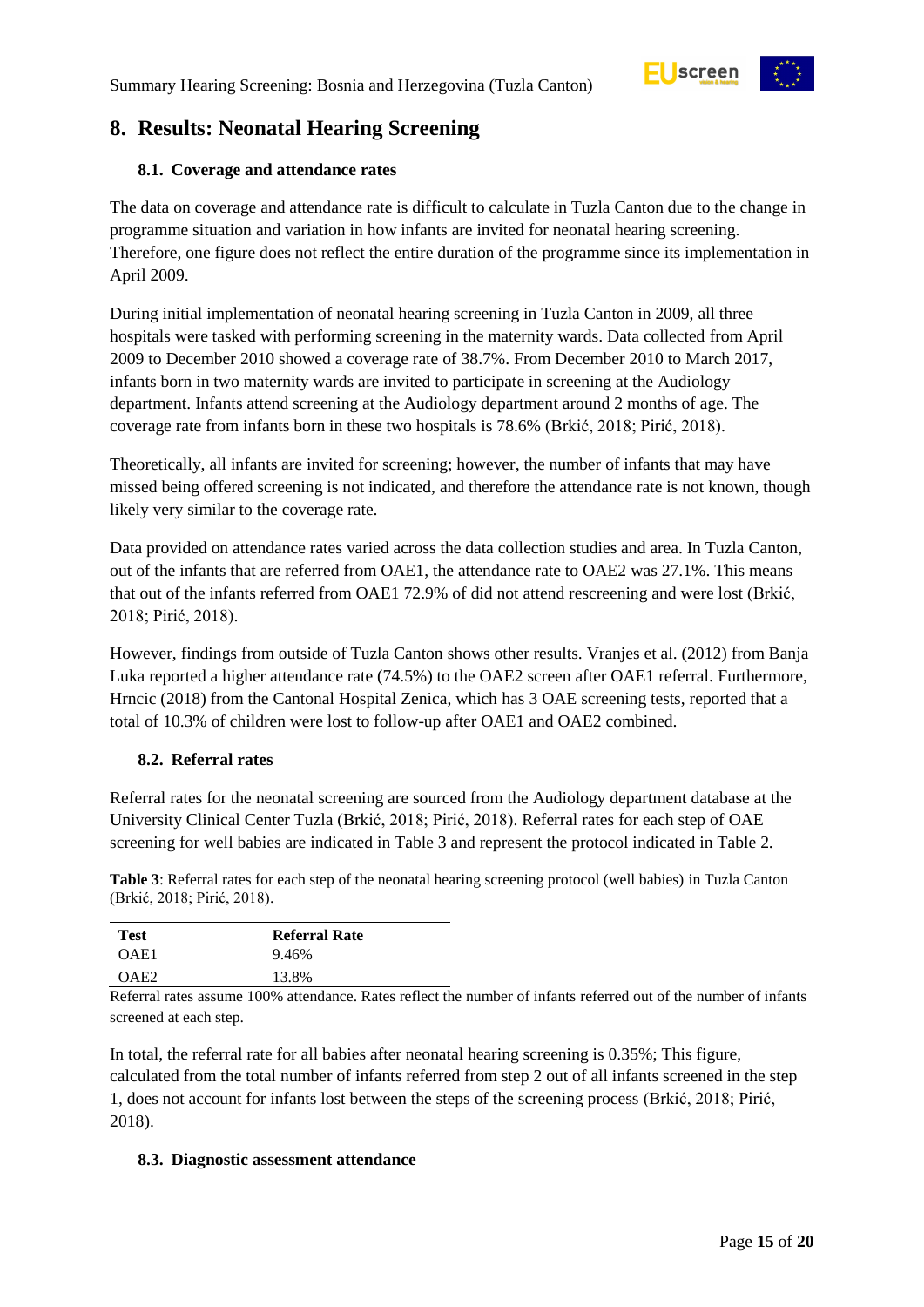Summary Hearing Screening: Bosnia and Herzegovina (Tuzla Canton)



The compliance rate to a diagnostic audiological evaluation after neonatal hearing screening is not indicated. From Banja Luka, 47% of infants referred from OAE2 attended the follow-up test, and 53% were lost to follow-up (Vranjes, et al., 2012).

#### <span id="page-15-0"></span>**8.4. Prevalence / Diagnosis**

From the data provided by the Audiology department from December 2010 to March 2017, 67 children were identified with hearing loss after neonatal hearing screening. This can be calculated to an estimated total prevalence rate of 1.8 per 1000 (Brkić, 2018; Pirić, 2018). However, it must also be noted that this figure only accounts for the neonates screened in 2 out of 3 maternity hospitals in Tuzla Canton, and may be an underestimation due to the high drop-out rate between screening steps.

Rough estimates of the prevalence of permanent hearing loss among neonates in Tuzla Canton were made, as follows:

Bilateral,  $\geq$  40 dB HL: 3 per 1000 Bilateral  $\geq 80$  dB HL: 2-4 per 1000

Unilateral  $\geq$  40 dB HL: 40% of newborns with hearing loss Unilateral  $\geq 80$  dB HL: 50% of newborns with hearing loss

The prevalence of bilateral auditory neuropathy in Tuzla Canton is not available.

#### <span id="page-15-1"></span>**8.5. Treatment success**

In Tuzla Canton, there are 25 children fitted with hearing aids per year and 3 children fitted with cochlear implants. In Bosnia and Herzegovina, approximately 10 children are fitted per year with cochlear implants.

#### <span id="page-15-2"></span>**8.6. Screening evaluation**

For neonatal hearing screening in Tuzla Canton, it is very difficult to calculate the sensitivity, specificity, false negatives, false positives, or positive predictive value.

Rough estimations were provided, including 5% for the percentage of false negatives and 4% for the percentage of false positives. The sensitivity is roughly estimated to be 95% and the specificity is roughly estimated to be 96-97%.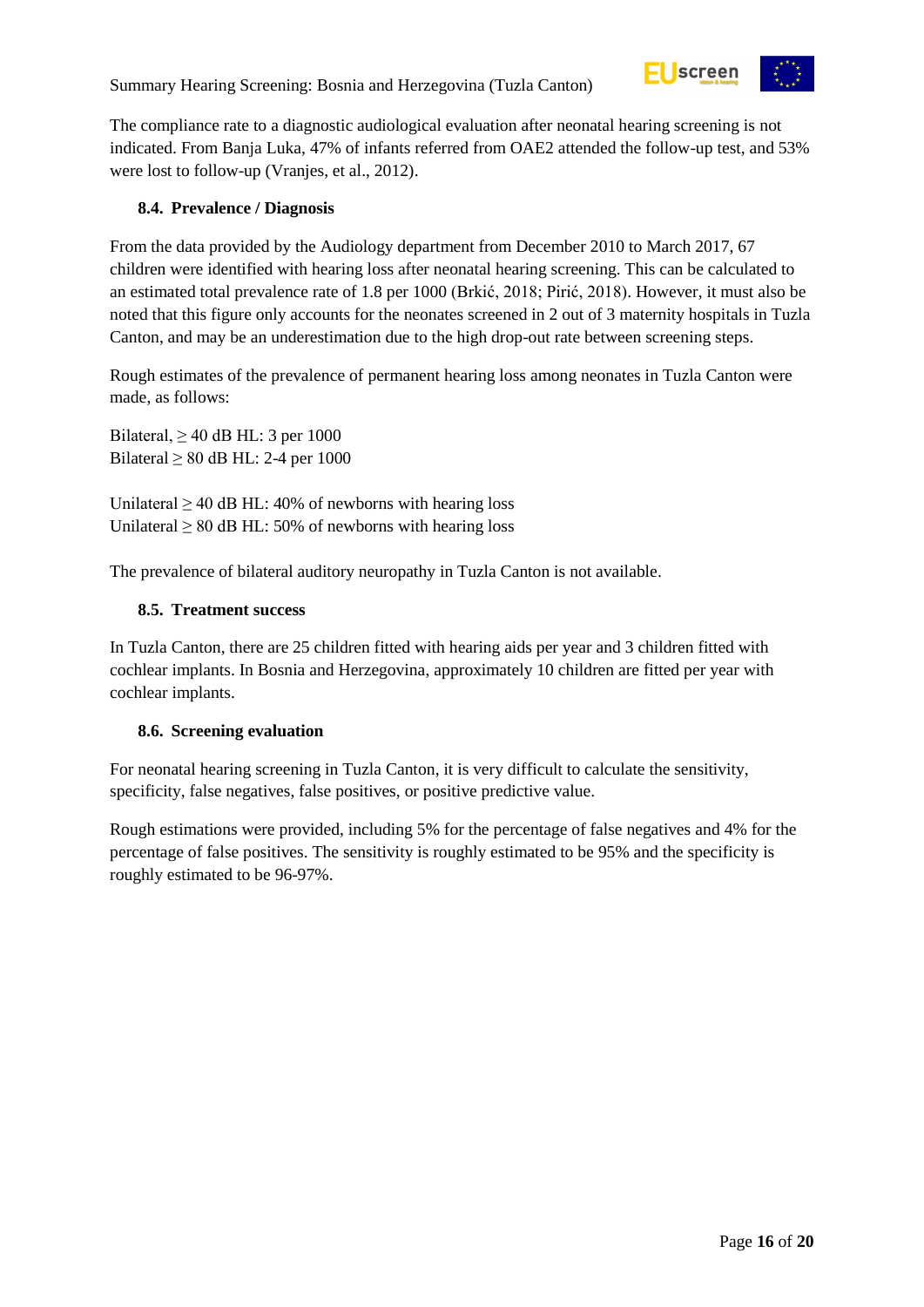

## <span id="page-16-0"></span>**9. Results: Preschool Hearing Screening**

#### <span id="page-16-1"></span>**9.1. Coverage and attendance rates**

Not applicable.

#### <span id="page-16-2"></span>**9.2. Referral rates**

Not applicable.

#### <span id="page-16-3"></span>**9.3. Diagnostic assessment attendance**

Not applicable.

#### <span id="page-16-4"></span>**9.4. Prevalence / Diagnosis**

Not applicable.

#### <span id="page-16-5"></span>**9.5. Treatment success**

Not applicable.

#### <span id="page-16-6"></span>**9.6. Screening evaluation**

Not applicable.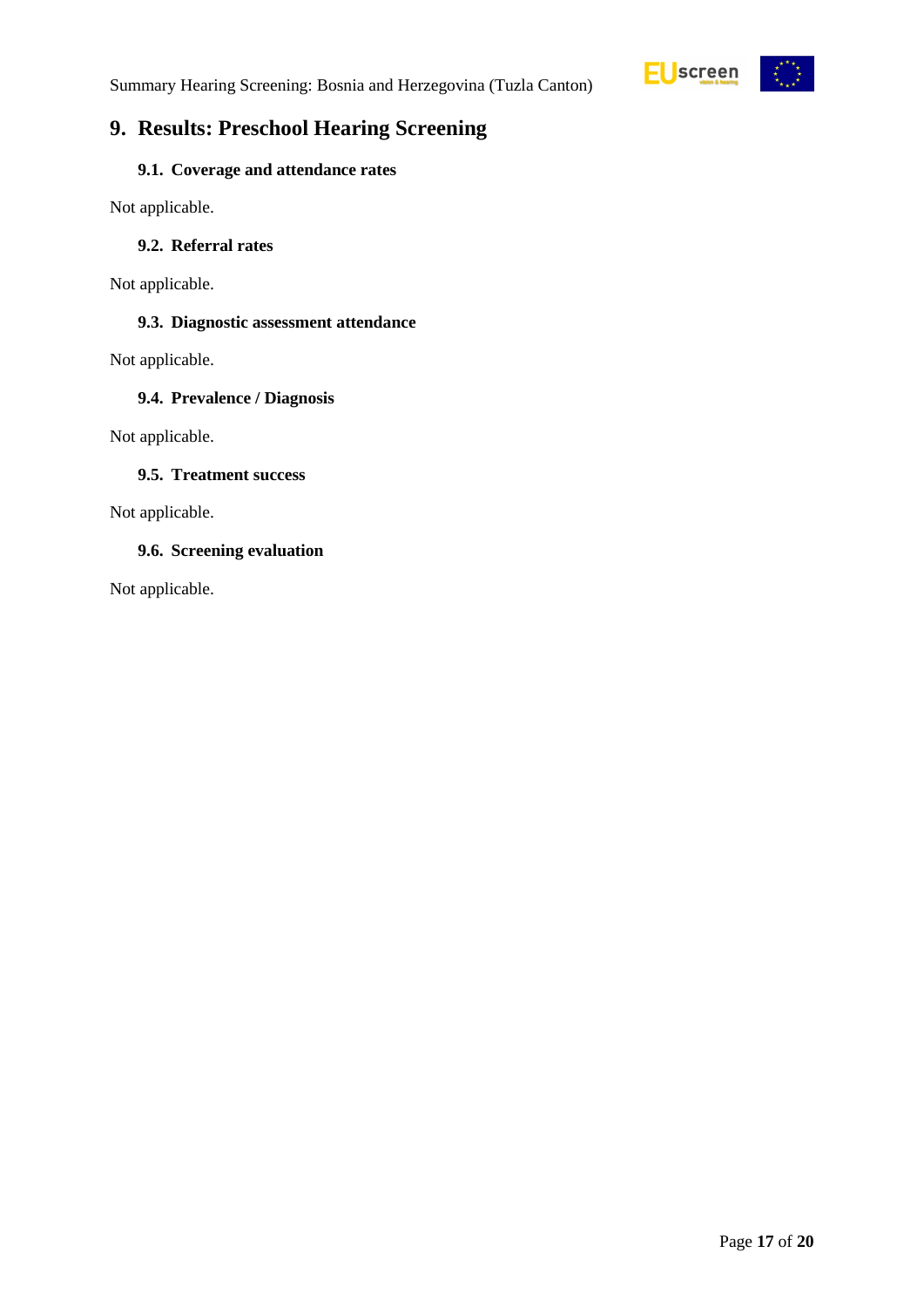

## <span id="page-17-0"></span>**10. Costs: Neonatal Hearing Screening**

Neonatal hearing screening in Tuzla Canton is free of charge for parents. There is no financial reward when parents attend hearing screening, nor is there a penalty for those who do not attend hearing screening.

There has not been a cost effectiveness analysis completed in Tuzla Canton.

#### <span id="page-17-1"></span>**10.1. Screening costs**

The costs for neonatal hearing screening for both well and at-risk infants in Tuzla Canton is  $\epsilon$ 75 per infant. With a birth rate of approximately 4000 infants per year, the total cost is around  $\epsilon$ 30 000 per year.

#### <span id="page-17-2"></span>**10.2. Equipment costs**

#### (*Information extracted to protect commercially sensitive data*)

Maintenance costs are roughly estimated to be  $E1$  000 per year, and a device is roughly estimated to be replaced every two years. The cost for disposables is also roughly estimated to be  $\epsilon$ 1 000 per year.

#### <span id="page-17-3"></span>**10.3. Staff costs**

The salary of nurses in Tuzla Canton is roughly estimated to be  $\epsilon$ 350 per month or  $\epsilon$ 4200 annually. The salary for a hearing rehabilitator that perform hearing screening is roughly estimated to be  $\epsilon$ 650 per month or  $\epsilon$ 7 800 annually. The educational cost is roughly estimated to be  $\epsilon$ 1000.

#### <span id="page-17-4"></span>**10.4. Diagnostic costs**

The cost for a diagnostic assessment is not indicated.

#### <span id="page-17-5"></span>**10.5. Amplification costs**

In Tuzla Canton, all children are treated for hearing loss.

For hearing aids, the cost for the first year is  $\epsilon$ 1 500. Each visit to the ENT/hearing rehabilitator costs €200.

For cochlear implants, the initial costs are  $\epsilon$ 27 000, plus  $\epsilon$ 3 000 per year for consultation, rehabilitation, and fitting.

#### <span id="page-17-6"></span>**10.6. Social costs**

A specialized school is available in Tuzla Canton, with a total of 20 children ages 6-15 years; however, only 6 have hearing loss. The cost per child for specialized school is  $\epsilon$ 2 000 per year, while the cost for a child in mainstream school is  $\epsilon$ 500 per year. It is estimated that children with hearing impairment that attend regular schools have access to extra teacher support, plus daily access to a hearing rehabilitator.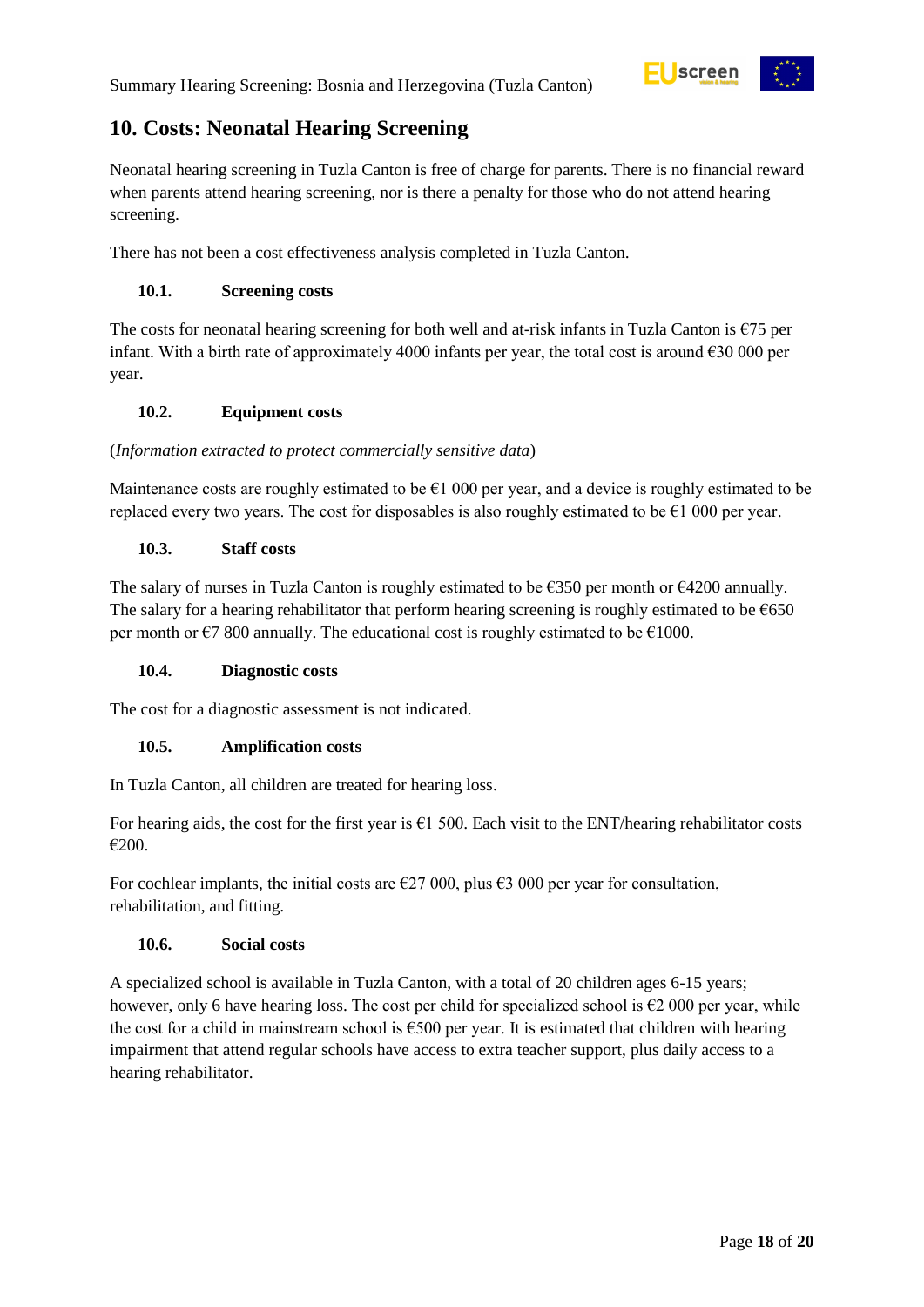

## <span id="page-18-0"></span>**11. Costs: Preschool Hearing Screening**

### <span id="page-18-1"></span>**11.1. Screening costs**

Not applicable.

#### <span id="page-18-2"></span>**11.2. Equipment costs**

Not applicable.

#### <span id="page-18-3"></span>**11.3. Staff costs**

Not applicable.